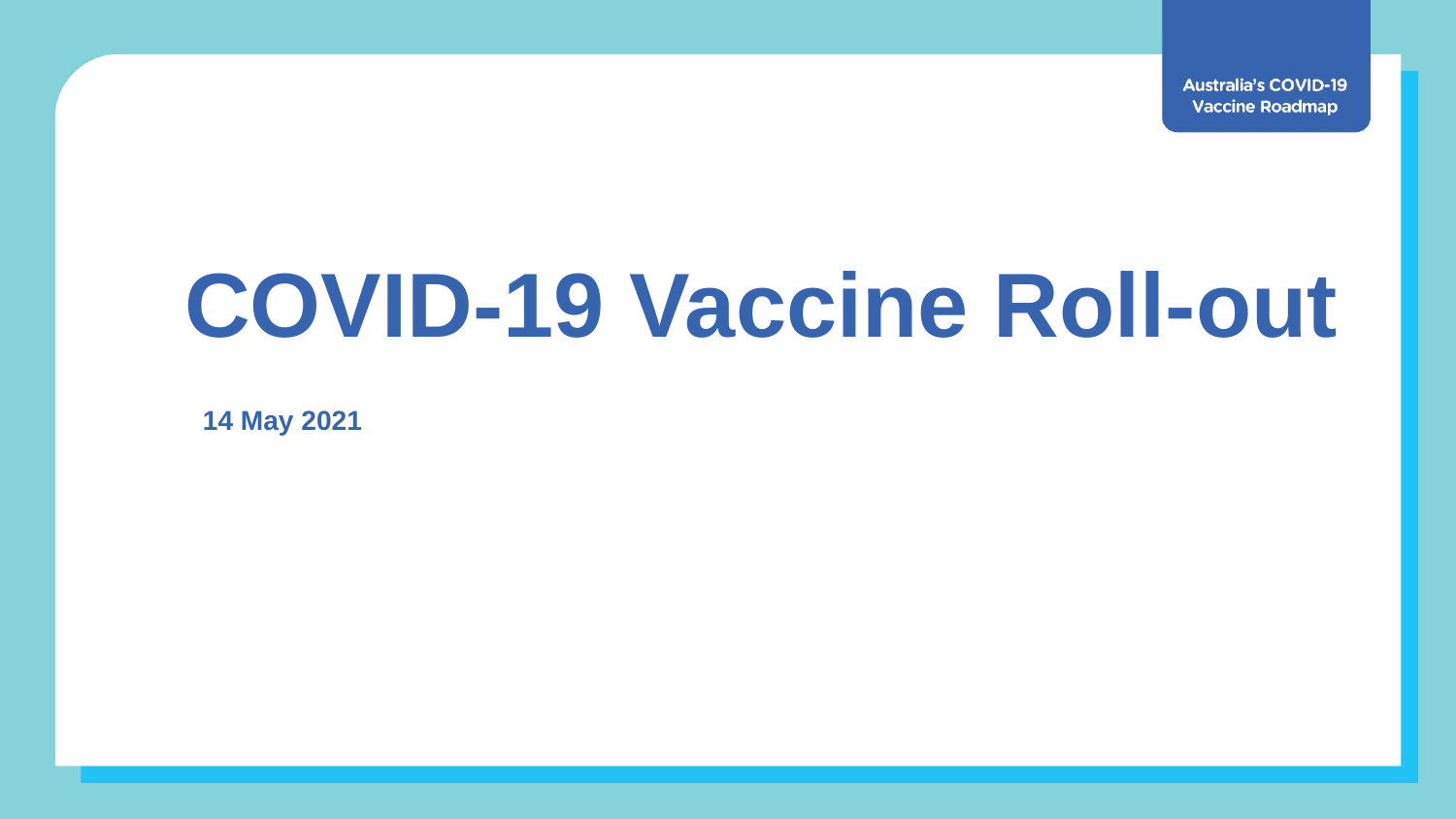## **Total vaccine doses** 2,978,265 **Total vaccine doses administered as at 13 May COVID-19**<br>VACCINE +83,495 **Past 24 hours NSW** 1,938,916 V (+7,942 last (+57,407 last 24 hours) 24 hours) **Commonwealth vaccine doses in primary care**

**Australia's COVID-19 Vaccine Roadmap** 

> **Data as at: 13 May 2021**



(+7,806 last 24 hours)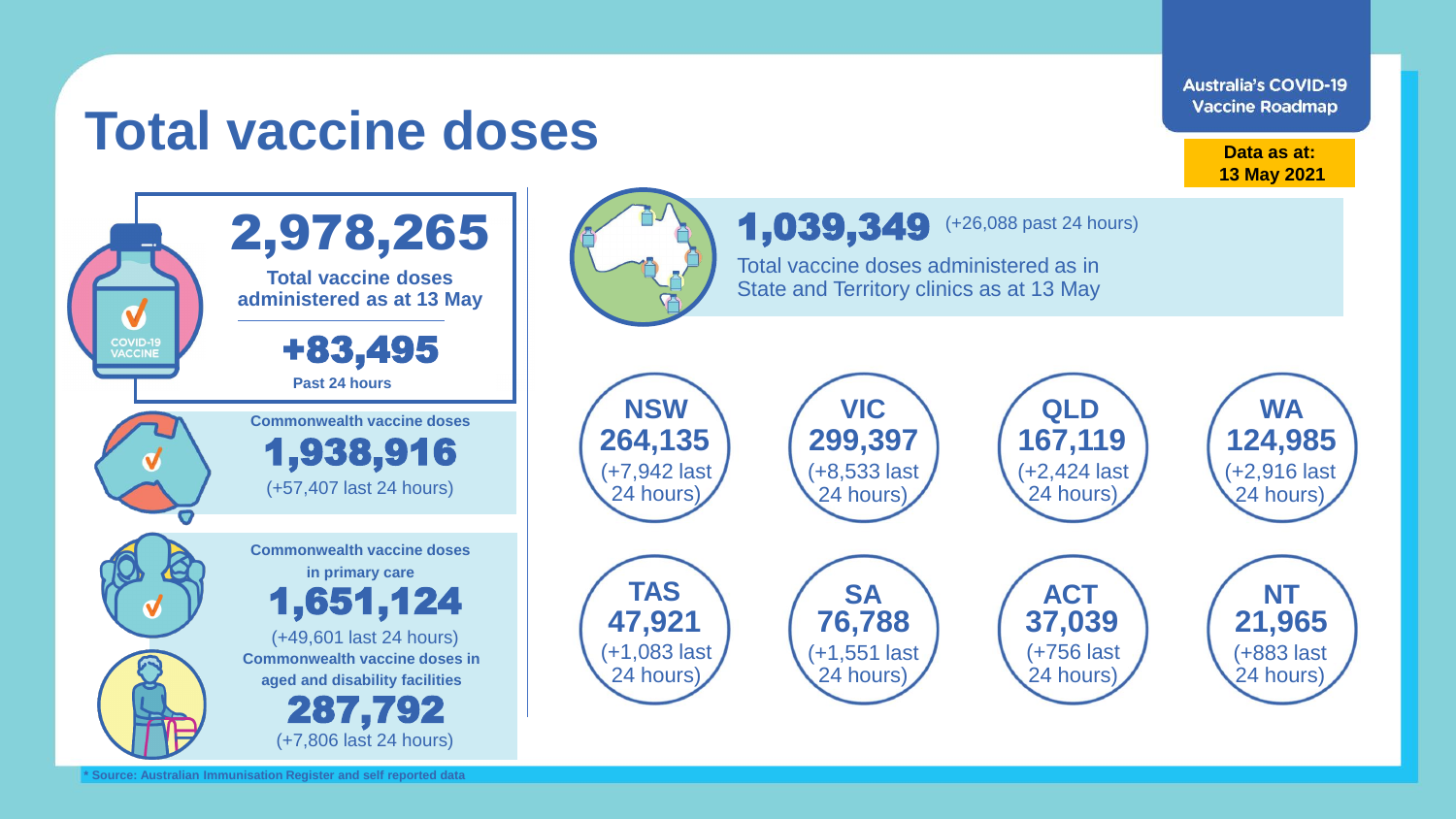

Data as at 13 May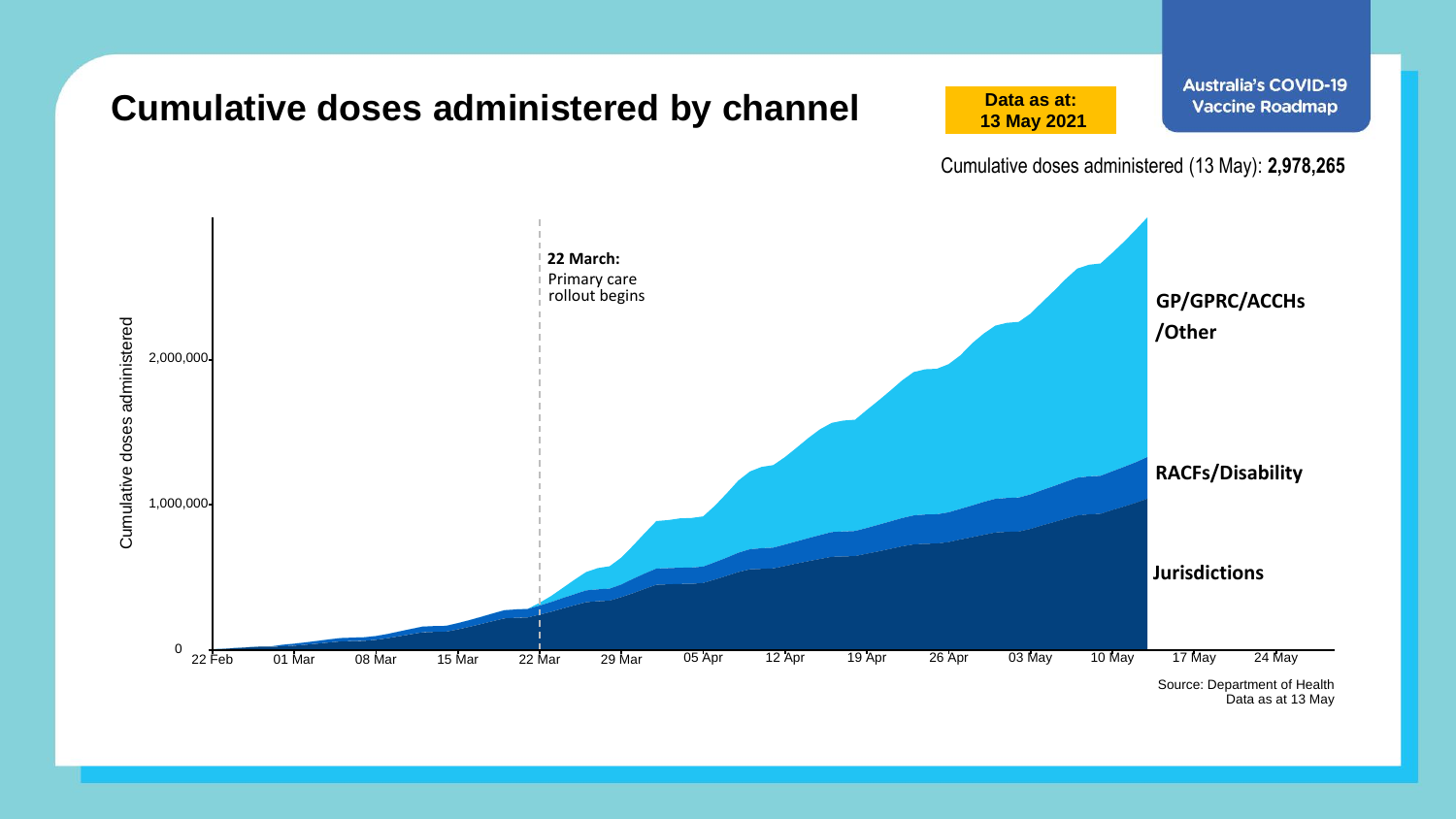## **International comparisons at equivalent stages of rollout**

**Data as at: 13 May 2021** **Australia's COVID-19 Vaccine Roadmap** 

Cumulative doses administered (13 May): **2,978,265**

The x-axis is truncated at the length of Australia's vaccination program. Countries with intermittent reporting have had their doses per 100 imputed to Australia's current stage of rollout. Israel excluded as it is beyond scale of the graph Australia AZ announcemen United Kingdom: 32.3 30 Cumulative doses per 100 Cumulative doses per 100 United States: 28.6 Singapore: 24.6 Sweden: 13.1 European Union: 12.3 20 Germany: 12.3 Belgium: 12.2 Italy: 12.1 France: 11.9 10 Australia: 11.6 South Korea: 8.7 New Zealand: 7.5 Canada: 5.8 0  $0$  6  $25$  50  $75$ Days since first vaccination

Source: Department of Health (Australia), Our World in Data (international) Latest data: 13 May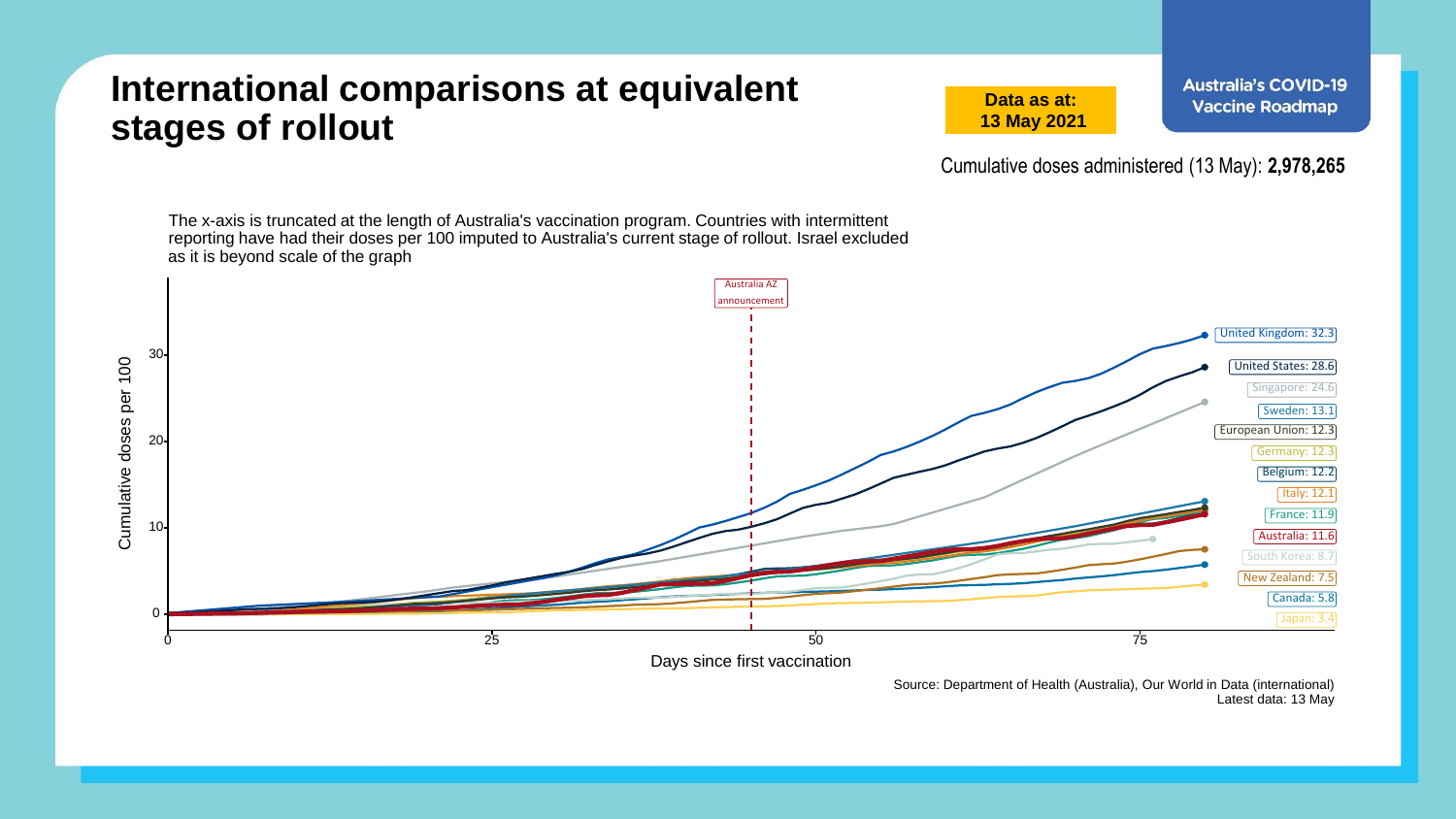## **Commonwealth aged care doses administered**

**Data as at: Data as at: 18 Apr 2021 13 May 2021**